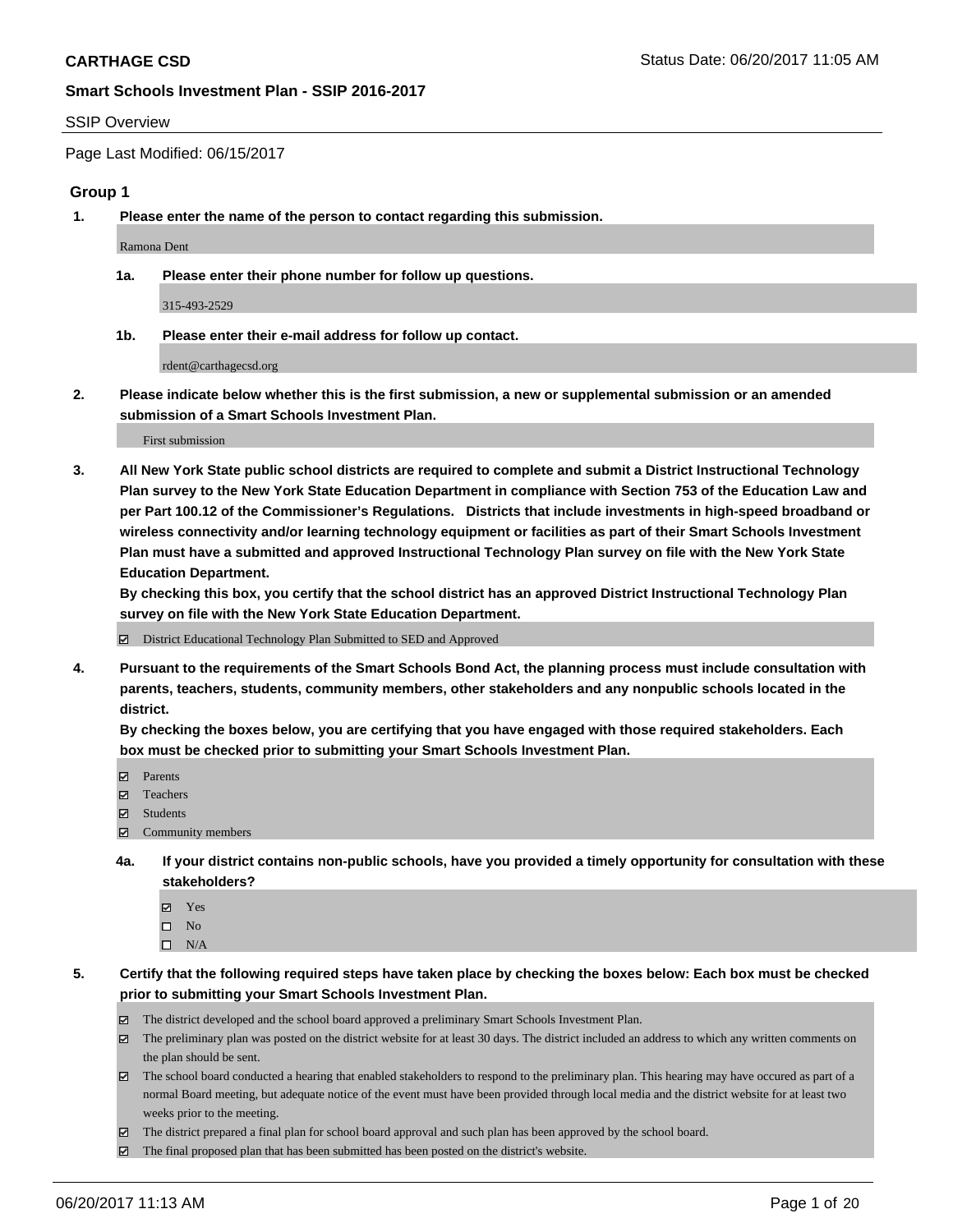### SSIP Overview

Page Last Modified: 06/15/2017

**5a. Please upload the proposed Smart Schools Investment Plan (SSIP) that was posted on the district's website, along with any supporting materials. Note that this should be different than your recently submitted Educational Technology Survey. The Final SSIP, as approved by the School Board, should also be posted on the website and remain there during the course of the projects contained therein.**

Augustinian Academy SSIP.pdf CCSD - Final SSIP 01-24-2016.pptx

**5b. Enter the webpage address where the final Smart Schools Investment Plan is posted. The Plan should remain posted for the life of the included projects.**

http://carthagecsd.org/departments\_services/information\_technology/smart\_schools\_investment\_plan/

**6. Please enter an estimate of the total number of students and staff that will benefit from this Smart Schools Investment Plan based on the cumulative projects submitted to date.**

3,900

**7. An LEA/School District may partner with one or more other LEA/School Districts to form a consortium to pool Smart Schools Bond Act funds for a project that meets all other Smart School Bond Act requirements. Each school district participating in the consortium will need to file an approved Smart Schools Investment Plan for the project and submit a signed Memorandum of Understanding that sets forth the details of the consortium including the roles of each respective district.**

 $\Box$  The district plans to participate in a consortium to partner with other school district(s) to implement a Smart Schools project.

**8. Please enter the name and 6-digit SED Code for each LEA/School District participating in the Consortium.**

| <b>Partner LEA/District</b> | ISED BEDS Code |
|-----------------------------|----------------|
| (No Response)               | (No Response)  |

**9. Please upload a signed Memorandum of Understanding with all of the participating Consortium partners.**

(No Response)

**10. Your district's Smart Schools Bond Act Allocation is:**

\$3,158,115

**11. Enter the budget sub-allocations by category that you are submitting for approval at this time. If you are not budgeting SSBA funds for a category, please enter 0 (zero.) If the value entered is \$0, you will not be required to complete that survey question.**

|                                       | Sub-               |
|---------------------------------------|--------------------|
|                                       | <b>Allocations</b> |
| School Connectivity                   | l 0                |
| Connectivity Projects for Communities | l O                |
| <b>Classroom Technology</b>           | 3,157,855          |
| Pre-Kindergarten Classrooms           | l 0                |
| Replace Transportable Classrooms      | $\Omega$           |
| High-Tech Security Features           | $\overline{0}$     |
| Totals:                               | 3,157,855          |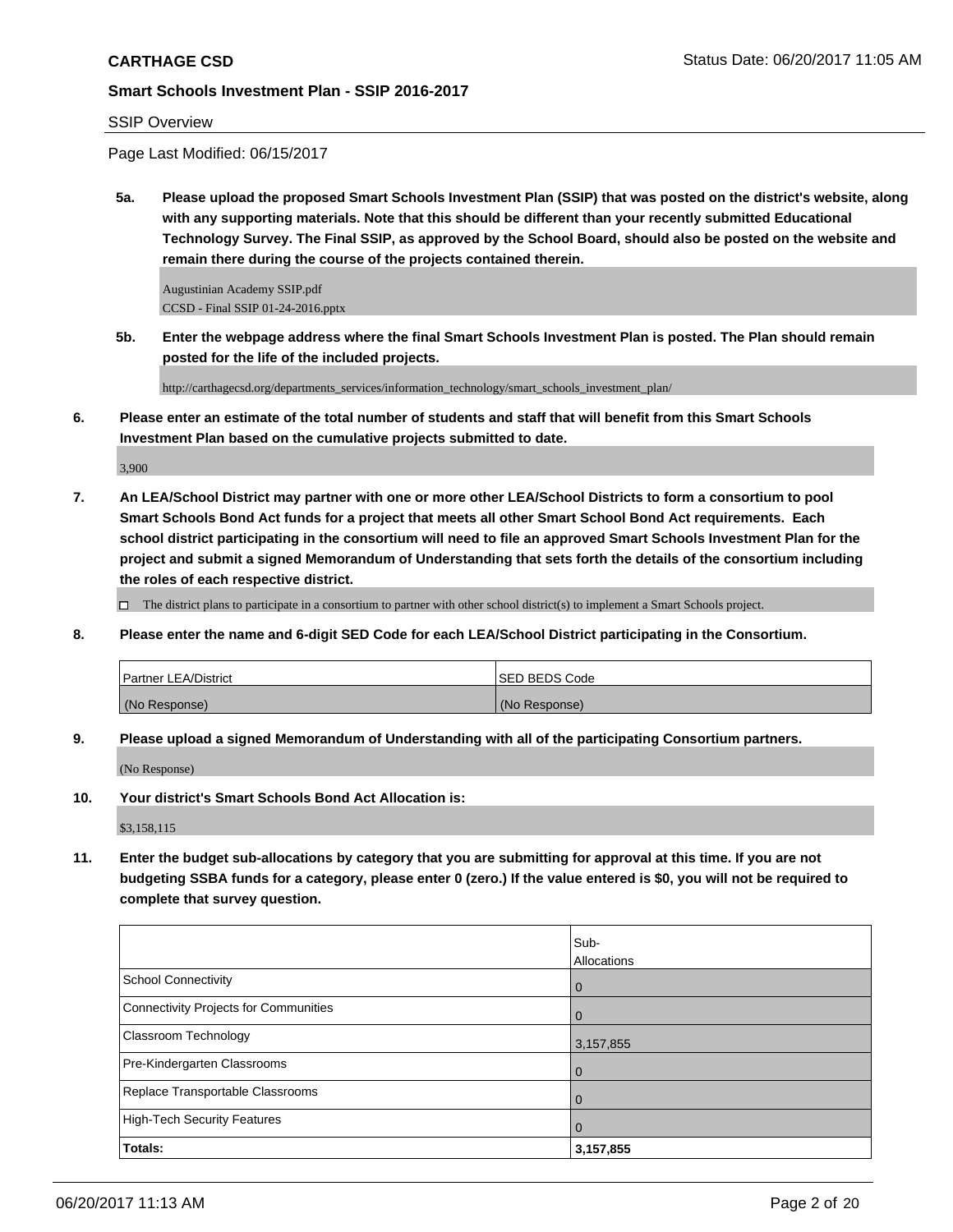#### School Connectivity

Page Last Modified: 06/15/2017

### **Group 1**

- **1. In order for students and faculty to receive the maximum benefit from the technology made available under the Smart Schools Bond Act, their school buildings must possess sufficient connectivity infrastructure to ensure that devices can be used during the school day. Smart Schools Investment Plans must demonstrate that:**
	- **sufficient infrastructure that meets the Federal Communications Commission's 100 Mbps per 1,000 students standard currently exists in the buildings where new devices will be deployed, or**
	- **is a planned use of a portion of Smart Schools Bond Act funds, or**
	- **is under development through another funding source.**

**Smart Schools Bond Act funds used for technology infrastructure or classroom technology investments must increase the number of school buildings that meet or exceed the minimum speed standard of 100 Mbps per 1,000 students and staff within 12 months. This standard may be met on either a contracted 24/7 firm service or a "burstable" capability. If the standard is met under the burstable criteria, it must be:**

**1. Specifically codified in a service contract with a provider, and**

**2. Guaranteed to be available to all students and devices as needed, particularly during periods of high demand, such as computer-based testing (CBT) periods.**

**Please describe how your district already meets or is planning to meet this standard within 12 months of plan submission.**

(No Response)

- **1a. If a district believes that it will be impossible to meet this standard within 12 months, it may apply for a waiver of this requirement, as described on the Smart Schools website. The waiver must be filed and approved by SED prior to submitting this survey.**
	- By checking this box, you are certifying that the school district has an approved waiver of this requirement on file with the New York State Education Department.

#### **2. Connectivity Speed Calculator (Required)**

|                         | l Number of<br><b>Students</b> | Multiply by<br>100 Kbps | Divide by 1000   Current Speed<br>to Convert to<br>Required<br>l Speed in Mb | in Mb            | Expected<br>Speed to be<br>Attained Within Required<br>12 Months | <b>Expected Date</b><br>When<br>Speed Will be<br><b>Met</b> |
|-------------------------|--------------------------------|-------------------------|------------------------------------------------------------------------------|------------------|------------------------------------------------------------------|-------------------------------------------------------------|
| <b>Calculated Speed</b> | (No<br>Response)               | (No Response)           | (No<br>Response)                                                             | (No<br>Response) | (No<br>Response)                                                 | l (No<br>Response)                                          |

## **3. Describe how you intend to use Smart Schools Bond Act funds for high-speed broadband and/or wireless connectivity projects in school buildings.**

(No Response)

**4. Describe the linkage between the district's District Instructional Technology Plan and the proposed projects. (There should be a link between your response to this question and your response to Question 1 in Part E. Curriculum and Instruction "What are the district's plans to use digital connectivity and technology to improve teaching and learning?)**

(No Response)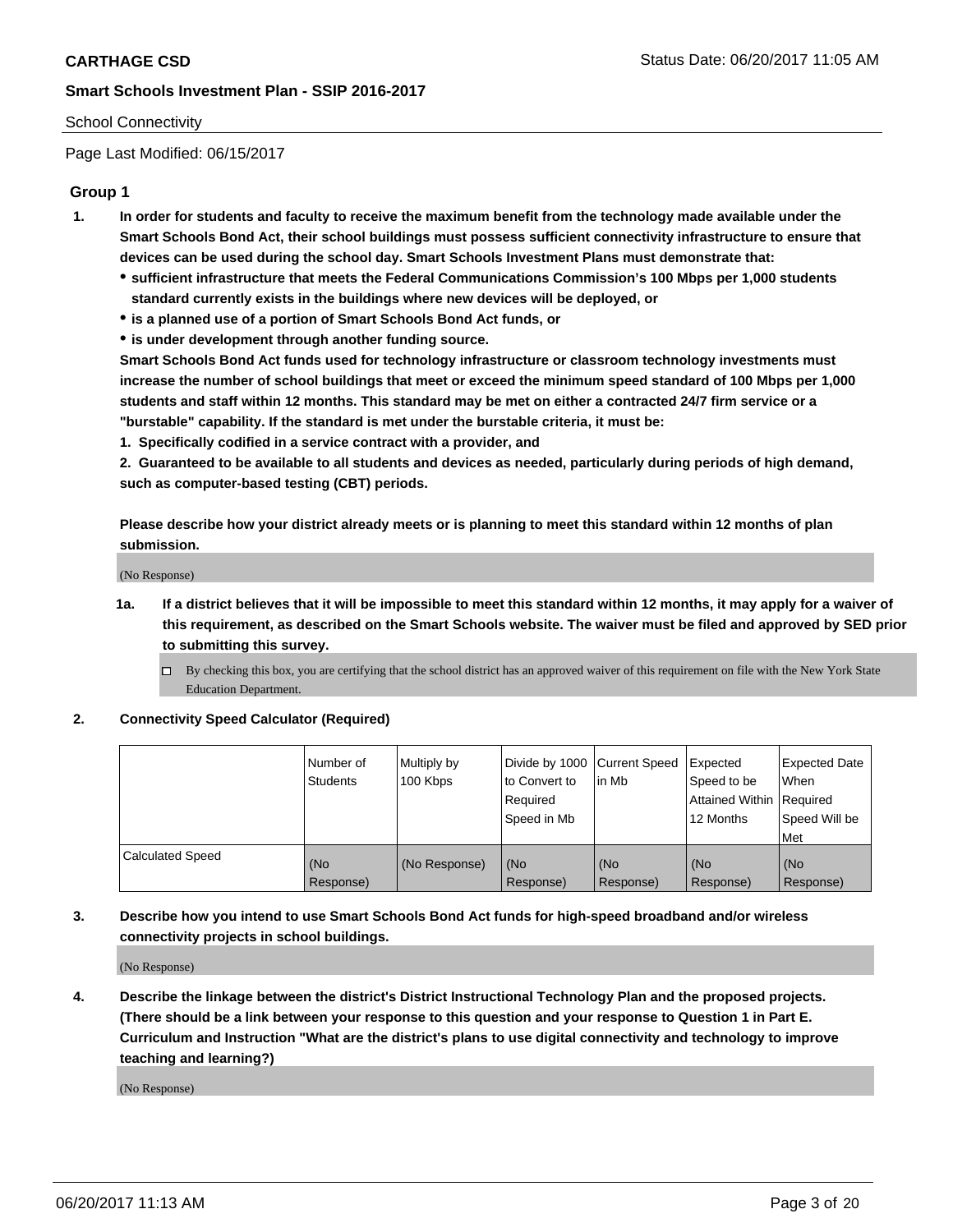#### School Connectivity

Page Last Modified: 06/15/2017

**5. If the district wishes to have students and staff access the Internet from wireless devices within the school building, or in close proximity to it, it must first ensure that it has a robust Wi-Fi network in place that has sufficient bandwidth to meet user demand.**

**Please describe how you have quantified this demand and how you plan to meet this demand.**

(No Response)

**6. As indicated on Page 5 of the guidance, the Office of Facilities Planning will have to conduct a preliminary review of all capital projects, including connectivity projects.**

**Please indicate on a separate row each project number given to you by the Office of Facilities Planning.**

| Project Number |  |
|----------------|--|
|                |  |
| (No Response)  |  |

**7. Certain high-tech security and connectivity infrastructure projects may be eligible for an expedited review process as determined by the Office of Facilities Planning.**

**Was your project deemed eligible for streamlined review?**

(No Response)

**8. Include the name and license number of the architect or engineer of record.**

| Name          | License Number |
|---------------|----------------|
| (No Response) | (No Response)  |

**9. If you are submitting an allocation for School Connectivity complete this table.**

**Note that the calculated Total at the bottom of the table must equal the Total allocation for this category that you entered in the SSIP Overview overall budget.** 

|                                            | Sub-          |
|--------------------------------------------|---------------|
|                                            | Allocation    |
| Network/Access Costs                       | (No Response) |
| Outside Plant Costs                        | (No Response) |
| School Internal Connections and Components | (No Response) |
| <b>Professional Services</b>               | (No Response) |
| Testing                                    | (No Response) |
| <b>Other Upfront Costs</b>                 | (No Response) |
| <b>Other Costs</b>                         | (No Response) |
| Totals:                                    | 0             |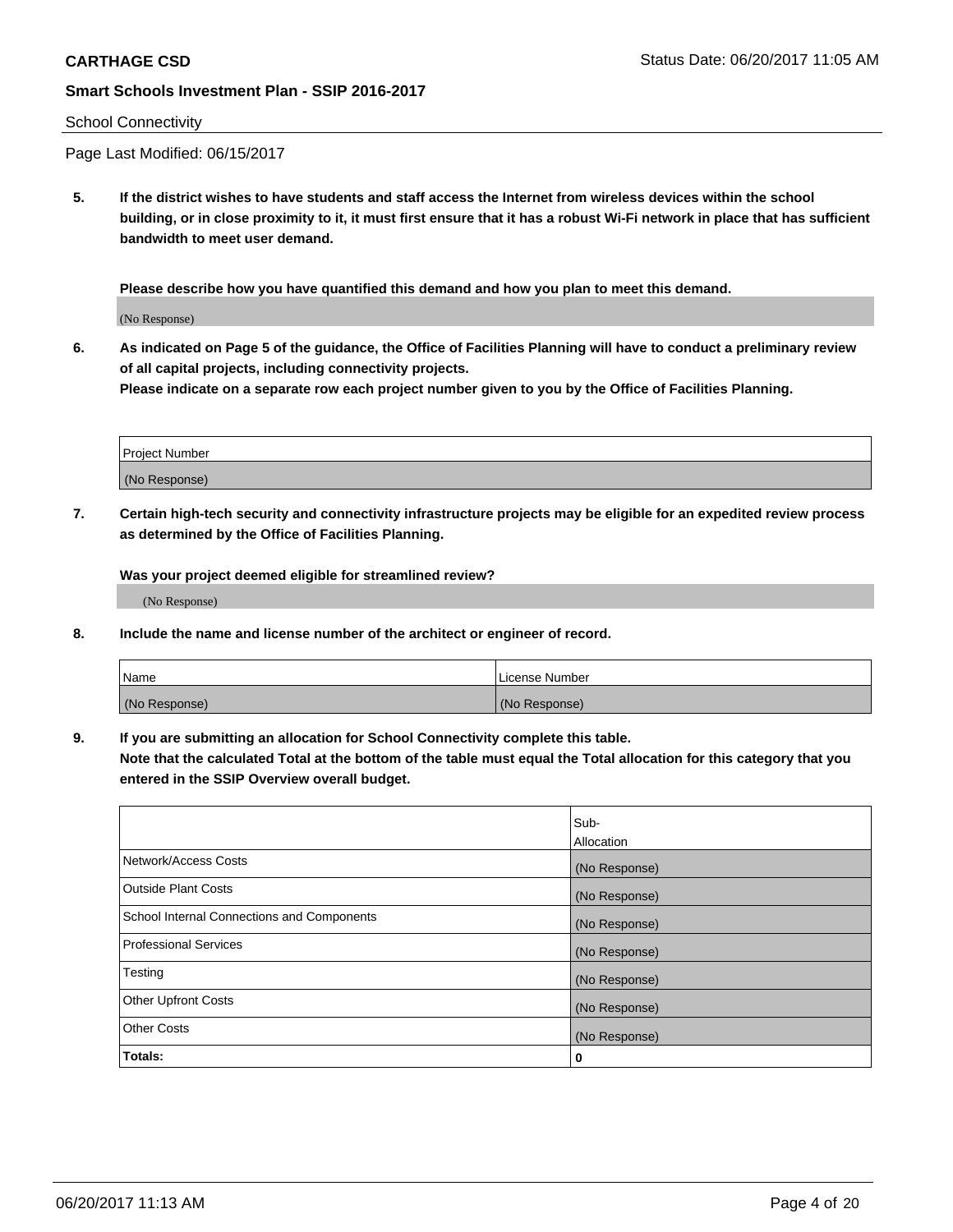### School Connectivity

Page Last Modified: 06/15/2017

**10. Please detail the type, quantity, per unit cost and total cost of the eligible items under each sub-category. This is especially important for any expenditures listed under the "Other" category. All expenditures must be eligible for tax-exempt financing to be reimbursed through the SSBA. Sufficient detail must be provided so that we can verify this is the case. If you have any questions, please contact us directly through smartschools@nysed.gov. NOTE: Wireless Access Points should be included in this category, not under Classroom Educational Technology, except those that will be loaned/purchased for nonpublic schools.**

| Select the allowable expenditure | Item to be purchased | Quantity      | Cost per Item | <b>Total Cost</b> |
|----------------------------------|----------------------|---------------|---------------|-------------------|
| type.                            |                      |               |               |                   |
| Repeat to add another item under |                      |               |               |                   |
| each type.                       |                      |               |               |                   |
| (No Response)                    | (No Response)        | (No Response) | (No Response) | (No Response)     |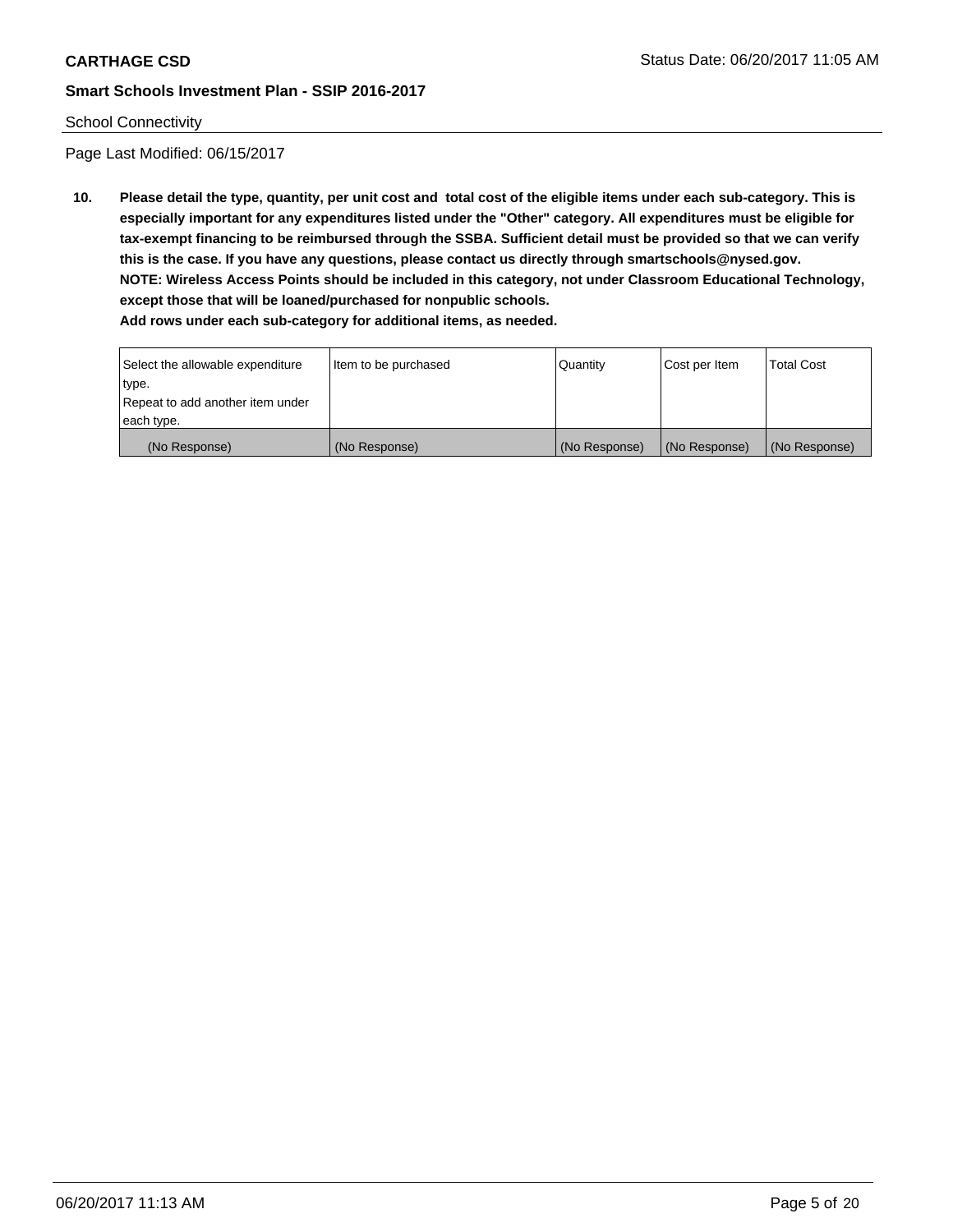Community Connectivity (Broadband and Wireless)

Page Last Modified: 06/15/2017

### **Group 1**

**1. Describe how you intend to use Smart Schools Bond Act funds for high-speed broadband and/or wireless connectivity projects in the community.**

(No Response)

**2. Please describe how the proposed project(s) will promote student achievement and increase student and/or staff access to the Internet in a manner that enhances student learning and/or instruction outside of the school day and/or school building.**

(No Response)

**3. Community connectivity projects must comply with all the necessary local building codes and regulations (building and related permits are not required prior to plan submission).**

 $\Box$  I certify that we will comply with all the necessary local building codes and regulations.

**4. Please describe the physical location of the proposed investment.**

(No Response)

**5. Please provide the initial list of partners participating in the Community Connectivity Broadband Project, along with their Federal Tax Identification (Employer Identification) number.**

| <b>Project Partners</b> | Federal ID#     |
|-------------------------|-----------------|
| (No Response)           | l (No Response) |

**6. If you are submitting an allocation for Community Connectivity, complete this table. Note that the calculated Total at the bottom of the table must equal the Total allocation for this category that you entered in the SSIP Overview overall budget.**

|                                    | Sub-Allocation |
|------------------------------------|----------------|
| Network/Access Costs               | (No Response)  |
| Outside Plant Costs                | (No Response)  |
| <b>Tower Costs</b>                 | (No Response)  |
| <b>Customer Premises Equipment</b> | (No Response)  |
| <b>Professional Services</b>       | (No Response)  |
| Testing                            | (No Response)  |
| <b>Other Upfront Costs</b>         | (No Response)  |
| <b>Other Costs</b>                 | (No Response)  |
| Totals:                            | 0              |

**7. Please detail the type, quantity, per unit cost and total cost of the eligible items under each sub-category. This is especially important for any expenditures listed under the "Other" category. All expenditures must be capital-bond eligible to be reimbursed through the SSBA. If you have any questions, please contact us directly through smartschools@nysed.gov.**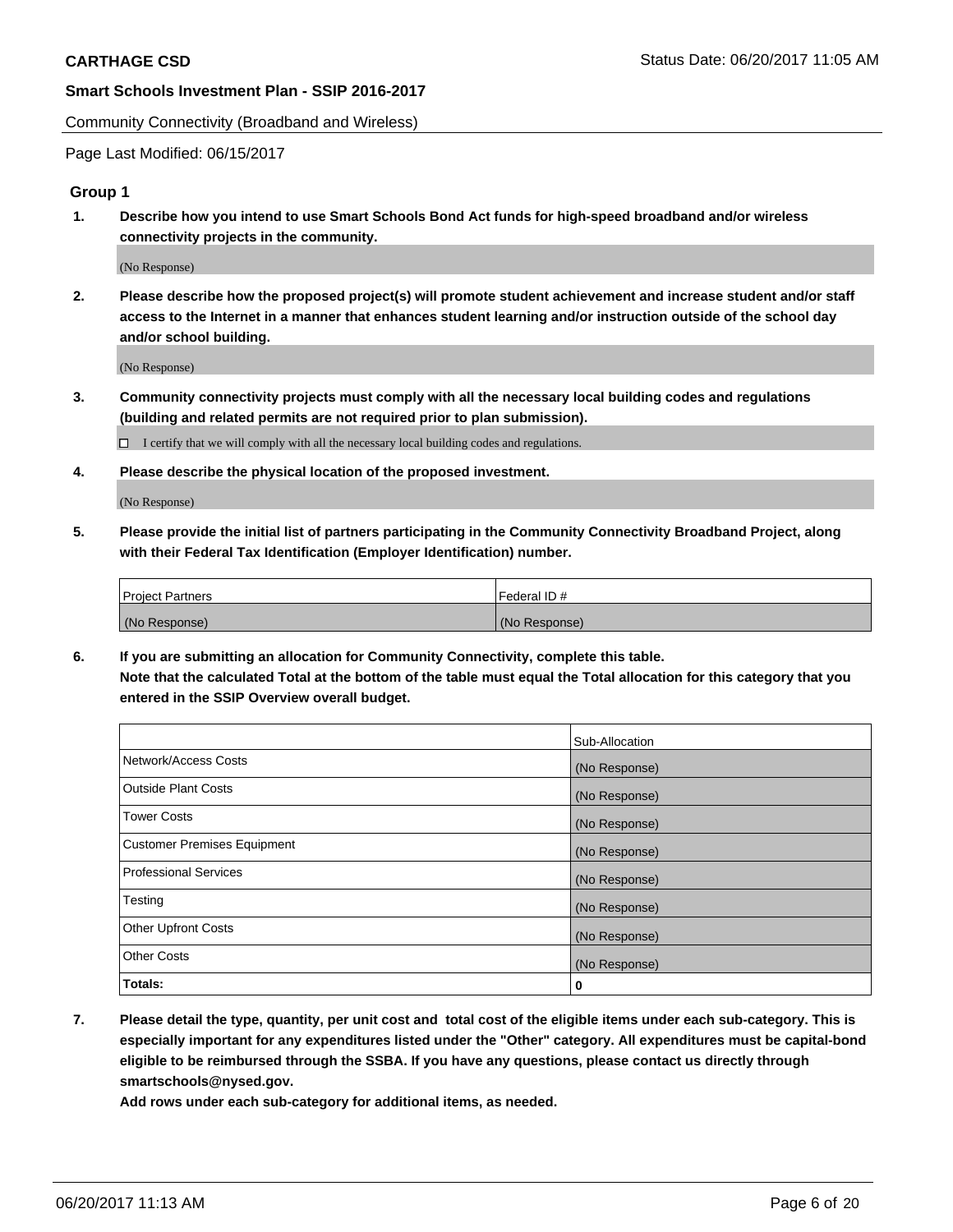Community Connectivity (Broadband and Wireless)

| Select the allowable expenditure | Item to be purchased | Quantity      | Cost per Item | <b>Total Cost</b> |
|----------------------------------|----------------------|---------------|---------------|-------------------|
| type.                            |                      |               |               |                   |
| Repeat to add another item under |                      |               |               |                   |
| each type.                       |                      |               |               |                   |
| (No Response)                    | (No Response)        | (No Response) | (No Response) | (No Response)     |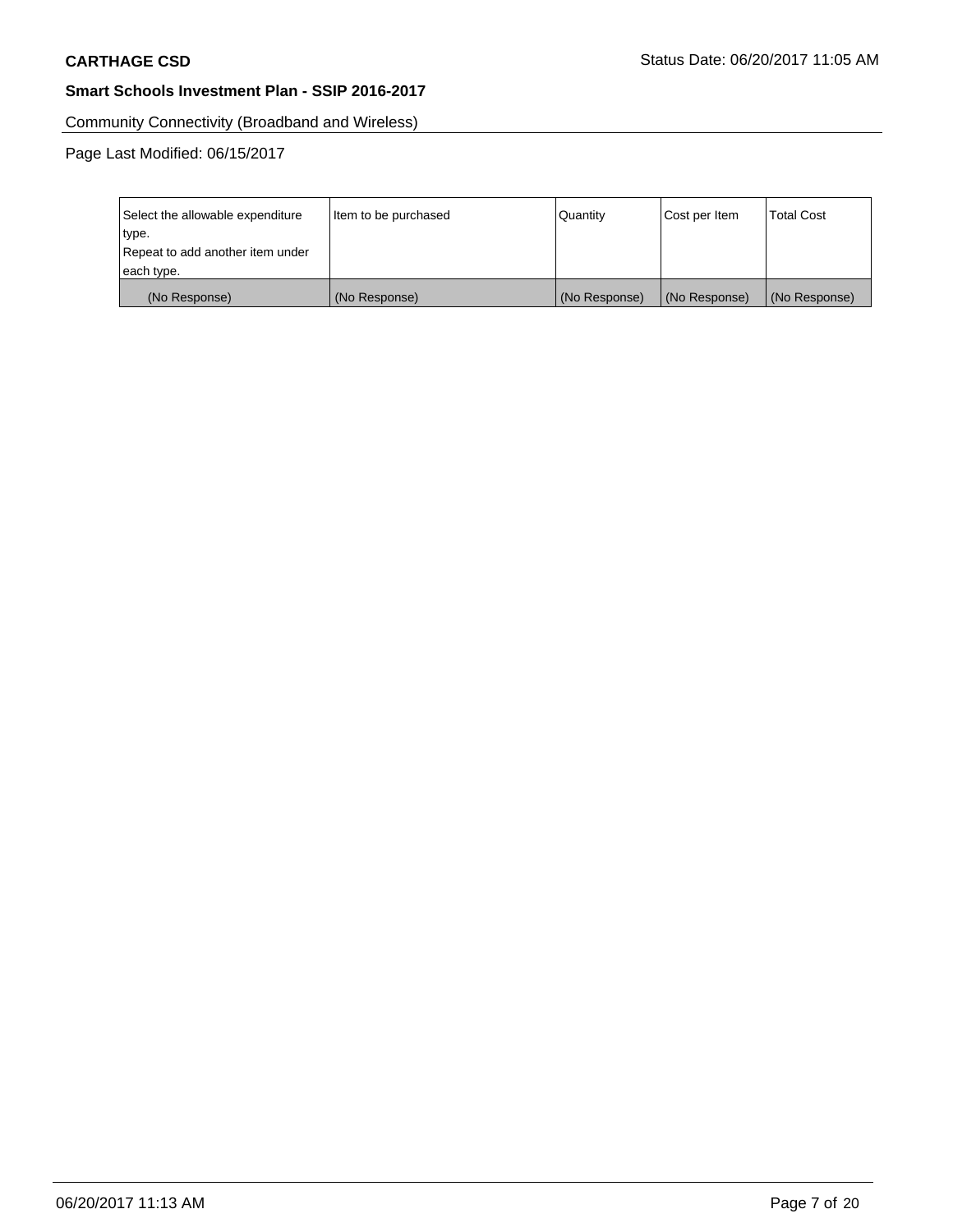#### Classroom Learning Technology

Page Last Modified: 06/15/2017

## **Questions**

**1. In order for students and faculty to receive the maximum benefit from the technology made available under the Smart Schools Bond Act, their school buildings must possess sufficient connectivity infrastructure to ensure that devices can be used during the school day. Smart Schools Investment Plans must demonstrate that sufficient infrastructure that meets the Federal Communications Commission's 100 Mbps per 1,000 students standard currently exists in the buildings where new devices will be deployed, or is a planned use of a portion of Smart Schools Bond Act funds, or is under development through another funding source.**

**Smart Schools Bond Act funds used for technology infrastructure or classroom technology investments must increase the number of school buildings that meet or exceed the minimum speed standard of 100 Mbps per 1,000 students and staff within 12 months. This standard may be met on either a contracted 24/7 firm service or a "burstable" capability. If the standard is met under the burstable criteria, it must be:**

**1. Specifically codified in a service contract with a provider, and**

**2. Guaranteed to be available to all students and devices as needed, particularly during periods of high demand, such as computer-based testing (CBT) periods.**

**Please describe how your district already meets or is planning to meet this standard within 12 months of plan submission.**

The Carthage Central School District has a speed of 10GB between all data closets and 1GB between all its buildings. Furthermore, the district has a 1GB connection out to the ISPs.

- **1a. If a district believes that it will be impossible to meet this standard within 12 months, it may apply for a waiver of this requirement, as described on the Smart Schools website. The waiver must be filed and approved by SED prior to submitting this survey.**
	- $\Box$  By checking this box, you are certifying that the school district has an approved waiver of this requirement on file with the New York State Education Department.

#### **2. Connectivity Speed Calculator (Required)**

|                         | l Number of<br>Students | Multiply by<br>100 Kbps | Divide by 1000 Current Speed<br>to Convert to<br>Required<br>Speed in Mb | in Mb | Expected<br>Speed to be<br>Attained Within Required<br>12 Months | Expected Date<br>When<br>Speed Will be   |
|-------------------------|-------------------------|-------------------------|--------------------------------------------------------------------------|-------|------------------------------------------------------------------|------------------------------------------|
| <b>Calculated Speed</b> | 3,600                   | 360,000                 | 360                                                                      | 1024  | (No<br>Response)                                                 | Met<br>Required<br>speed has<br>been met |

**3. If the district wishes to have students and staff access the Internet from wireless devices within the school building, or in close proximity to it, it must first ensure that it has a robust Wi-Fi network in place that has sufficient bandwidth to meet user demand.**

**Please describe how you have quantified this demand and how you plan to meet this demand.**

The district has implemented, during our last capital project, a complete refreshment of its wireless network. The topology of the wireless network is as follows: Two wireless controllers for redundancy purposes as well as 100% wireless saturation throughout the whole district, including outside venues.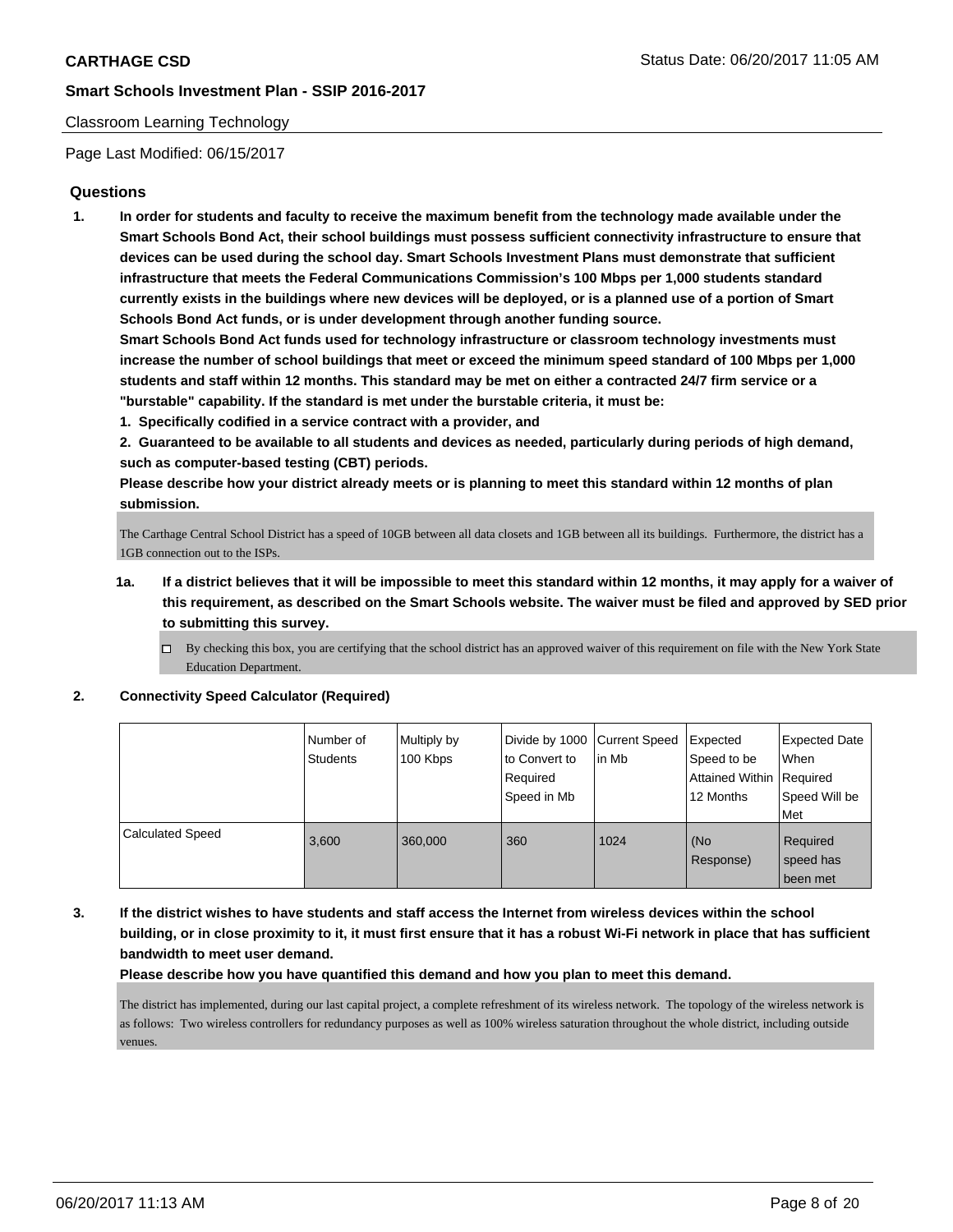#### Classroom Learning Technology

Page Last Modified: 06/15/2017

**4. All New York State public school districts are required to complete and submit an Instructional Technology Plan survey to the New York State Education Department in compliance with Section 753 of the Education Law and per Part 100.12 of the Commissioner's Regulations.**

**Districts that include educational technology purchases as part of their Smart Schools Investment Plan must have a submitted and approved Instructional Technology Plan survey on file with the New York State Education Department.**

- By checking this box, you are certifying that the school district has an approved Instructional Technology Plan survey on file with the New York State Education Department.
- **5. Describe the devices you intend to purchase and their compatibility with existing or planned platforms or systems. Specifically address the adequacy of each facility's electrical, HVAC and other infrastructure necessary to install and support the operation of the planned technology.**

The laptops, Chromebooks, interactive monitors, and projectors are 100% compatible with existing platforms in the district. There is enough electrical power and outlets in each classroom to accommodate the carts of laptops and/or Chromebooks. The interactive monitors and projectors will be replacing older units. Therefore, the electrical needs of the new equipment are in place.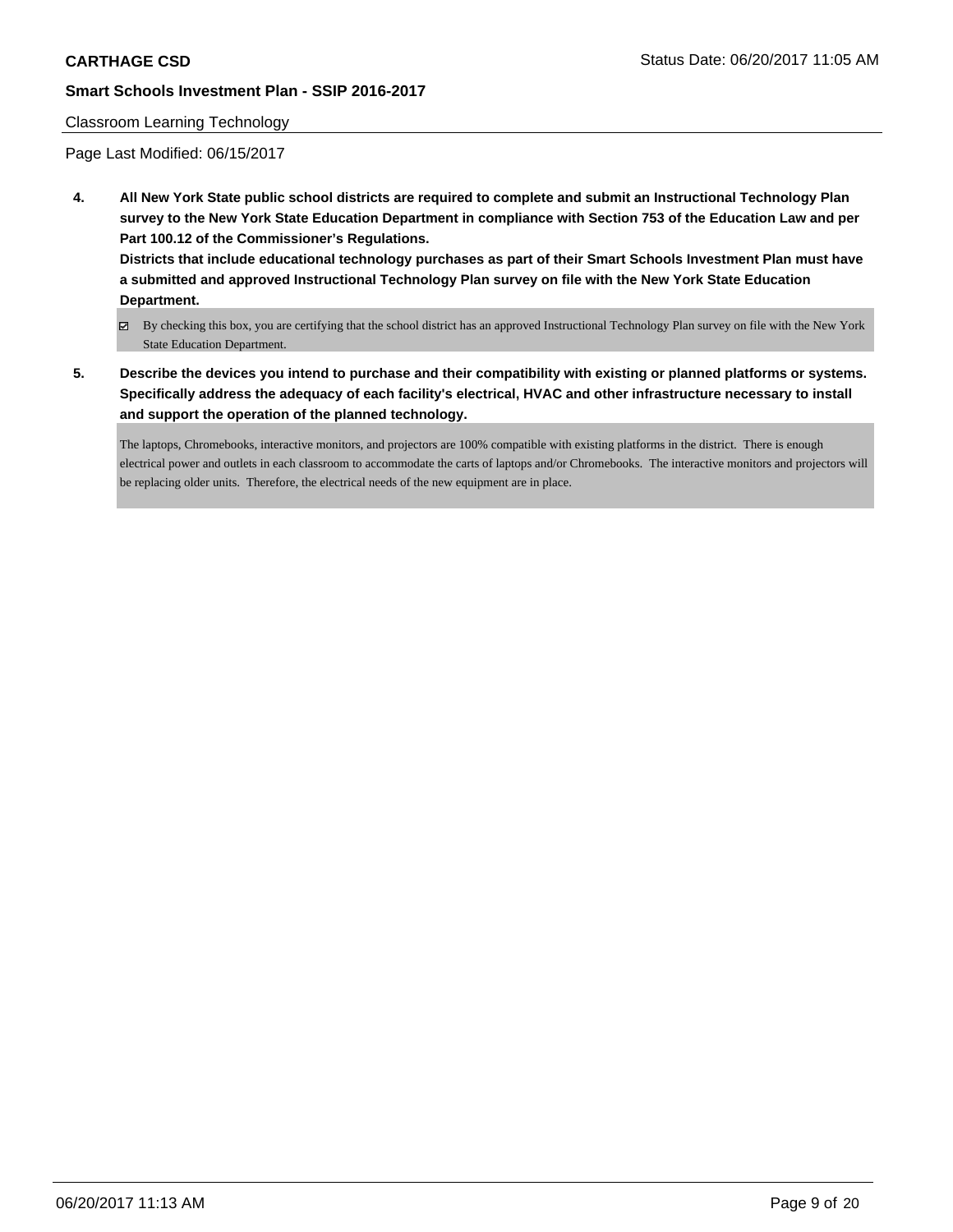#### Classroom Learning Technology

Page Last Modified: 06/15/2017

- **6. Describe how the proposed technology purchases will:**
	- **> enhance differentiated instruction;**
	- **> expand student learning inside and outside the classroom;**
	- **> benefit students with disabilities and English language learners; and**
	- **> contribute to the reduction of other learning gaps that have been identified within the district.**

**The expectation is that districts will place a priority on addressing the needs of students who struggle to succeed in a rigorous curriculum. Responses in this section should specifically address this concern and align with the district's Instructional Technology Plan (in particular Question 2 of E. Curriculum and Instruction: "Does the district's instructional technology plan address the needs of students with disabilities to ensure equitable access to instruction, materials and assessments?" and Question 3 of the same section: "Does the district's instructional technology plan address the provision of assistive technology specifically for students with disabilities to ensure access to and participation in the general curriculum?"**

The district plans to implement BYOD in all buildings by 2017 to supplement the number of devices to improve teaching and learning. Furthermore, the district is utilizing an array of vendor generated software such as iReady and Learning.com, etc.

 Teachers will use Brain Honey to align and teach the modules. Utilizing SMART Boards with Brain Honey enables teachers to teach directly from the modules with worksheets and presentation files.

- More teachers are flipping their classrooms to work more closely with the students during seat time.
- The district will also offer distance learning classes via APEX.
- A variety of advanced placement courses will be offered to grant college credit for students.

Integration for STEM programs will be implemented via a grant.

Project Based Learning will expand from the middle school to the elementary buildings.

The district has made provisions for assistive technology for students with disabilities by ensuring that all IEP accommodations are met. If the accommodations require the use of assistive technology, then the district's Assistive Technology Team assesses the need and makes appropriate recommendations to ensure the students have equal access to the general education curriculum.

 Special Education staff has equal opportunity to attend appropriate staff development throughout the region and the state. Many staff also utilize visitations to neighboring districts to observe how the new technology functions for students with disabilities before the district purchases the assistive technology for its students.

In addition to meeting the instructional curriculum within Special Education, the district has developed an Assistive Technology Team. The team members attend appropriate regional training to learn about the most recent assistive technologies. The staff returns to the school for trials with appropriate students. Thus, staff is able to make appropriate recommendations for purchasing the technology.

Special Education students will greatly benefit from receiving Chromebooks/laptops in their individual classrooms. All Special Education classrooms will be outfitted with a device for each student that will assist the student with communication apps/extensions. In addition, the students will also utilize specialized district-owned software and educational websites. For example, students will use a speech-to-text program which will enable a student with reading/writing disabilities to "level the playing field".

All ELL students in the district are integrated into regular classrooms. Each ELL student benefits directly from the purchased devices within the classroom setting as a device will be assigned to each student. The students who have difficulty with the English language will use an array of software/website tools, such as translation services and multi-language channels.

# **7. Where appropriate, describe how the proposed technology purchases will enhance ongoing communication with parents and other stakeholders and help the district facilitate technology-based regional partnerships, including distance learning and other efforts.**

The Carthage Central School District has always taken pride in utilizing technology to improve the home-to-school and school-to-home communication. Incorporating the devices listed in the SSIP and allowing a modified one-to-one program for our students will provide additional communication tools for parents and other stakeholders via the use of new apps. Those apps will allow parents and stakeholders to be more involved in the student's projects as well as see what skills a student is working on.

Furthermore, students will be able to participate in more district learning opportunities directly from the new devices. The district already participates in a Distance Learning Consortium with Jefferson-Lewis BOCES. The opportunities will be numerous for students to participate in virtual field trips as well as participating in online courses.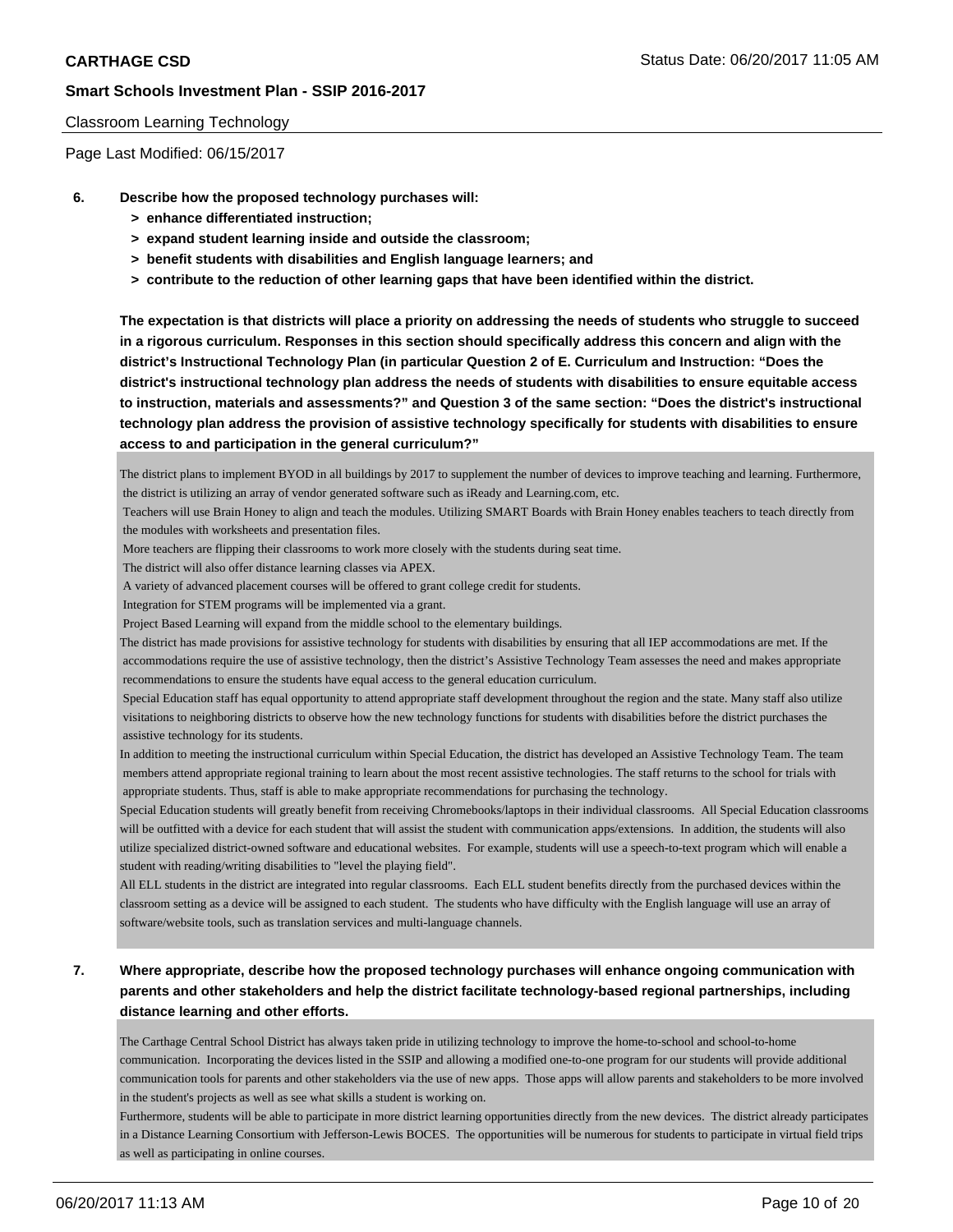#### Classroom Learning Technology

Page Last Modified: 06/15/2017

**8. Describe the district's plan to provide professional development to ensure that administrators, teachers and staff can employ the technology purchased to enhance instruction successfully.**

**Note: This response should be aligned and expanded upon in accordance with your district's response to Question 1 of F. Professional Development of your Instructional Technology Plan: "Please provide a summary of professional development offered to teachers and staff, for the time period covered by this plan, to support technology to enhance teaching and learning. Please include topics, audience and method of delivery within your summary."**

#### **Staff Training to Help Students Meet Grade Level Competencies in Technology**

The district will provide staff training and assistance that allows teachers to feel comfortable and proficient in the use of technology to ensure that their students acquire baseline technology competencies necessary for the beginning of the next grade level. With baseline technology competencies in place at the beginning of the year, teachers will be able to concentrate in using technology as a tool to increase and enhance learning for students. Teachers' primary focus will be on truly integrating technology into the curriculum, rather than only teaching prerequisite skills necessary to integrate that technology. Training and assistance will focus on raising teacher proficiency levels. As shown below, this will promote integration of technology to help meet and exceed the NYS standards and will provide for effective communication with parents and students.

**Training and Assistance to Help Teacher Efficiently and Effectively Use Technology to Meet and Exceed NYS Common Core Standards** The district will provide staff training and assistance that will empower teachers with the necessary knowledge, skills, and confidence to create and implement projects using technology as a tool to increase and enhance student learning. Teachers will go through a project development process that takes into account their own abilities using technology, student abilities, needs of the curriculum, academic standards for their grade level, as well as hardware and software needs. Group and individual assistance will provide teachers with the knowledge and ability to integrate technology-based projects in their classroom. This will be accomplished through a blend of whole group, turnkey, and individual instruction.

**Training and Assistance to Help Teacher Efficiently and Effectively Communicate with Students, Parents, and the Community** The district will provide staff training and assistance that will empower teachers with the necessary knowledge, skills, and confidence to create a bridge of communication among school, home, and the community. The use of telecommunication technologies will provide the tools to accomplish this goal. Teachers will be prepared to use e-mail, Internet resources and Infinite Campus (SIS) to increase communication. Teachers will be provided the opportunity to learn and utilize web-related skills (i.e., class websites, podcasts, blogs, etc.) as an avenue for communication with parents and students.

 The district delivers professional development via in-service days, summer workshops, common planning times, as well as individual assistance. Thirty minute quick study sessions are also offered in the morning before the instructional day starts. The topics of the training sessions are geared to GAFE,SMART board, Brain Honey, Learning.com, iReady, as well as additional instructional applications as they become available. Instructional Technology Specialists offer workshops throughout the school year and during the summer. Model School workshops, as well as vendor workshops are also scheduled during the year for teachers.

- **9. Districts must contact the SUNY/CUNY teacher preparation program that supplies the largest number of the district's new teachers to request advice on innovative uses and best practices at the intersection of pedagogy and educational technology.**
	- $\boxtimes$  By checking this box, you certify that you have contacted the SUNY/CUNY teacher preparation program that supplies the largest number of your new teachers to request advice on these issues.

#### **9a. Please enter the name of the SUNY or CUNY Institution that you contacted.**

SUNY Potsdam

**9b. Enter the primary Institution phone number.**

315-267-2670

**9c. Enter the name of the contact person with whom you consulted and/or will be collaborating with on innovative uses of technology and best practices.**

Anthony Betrus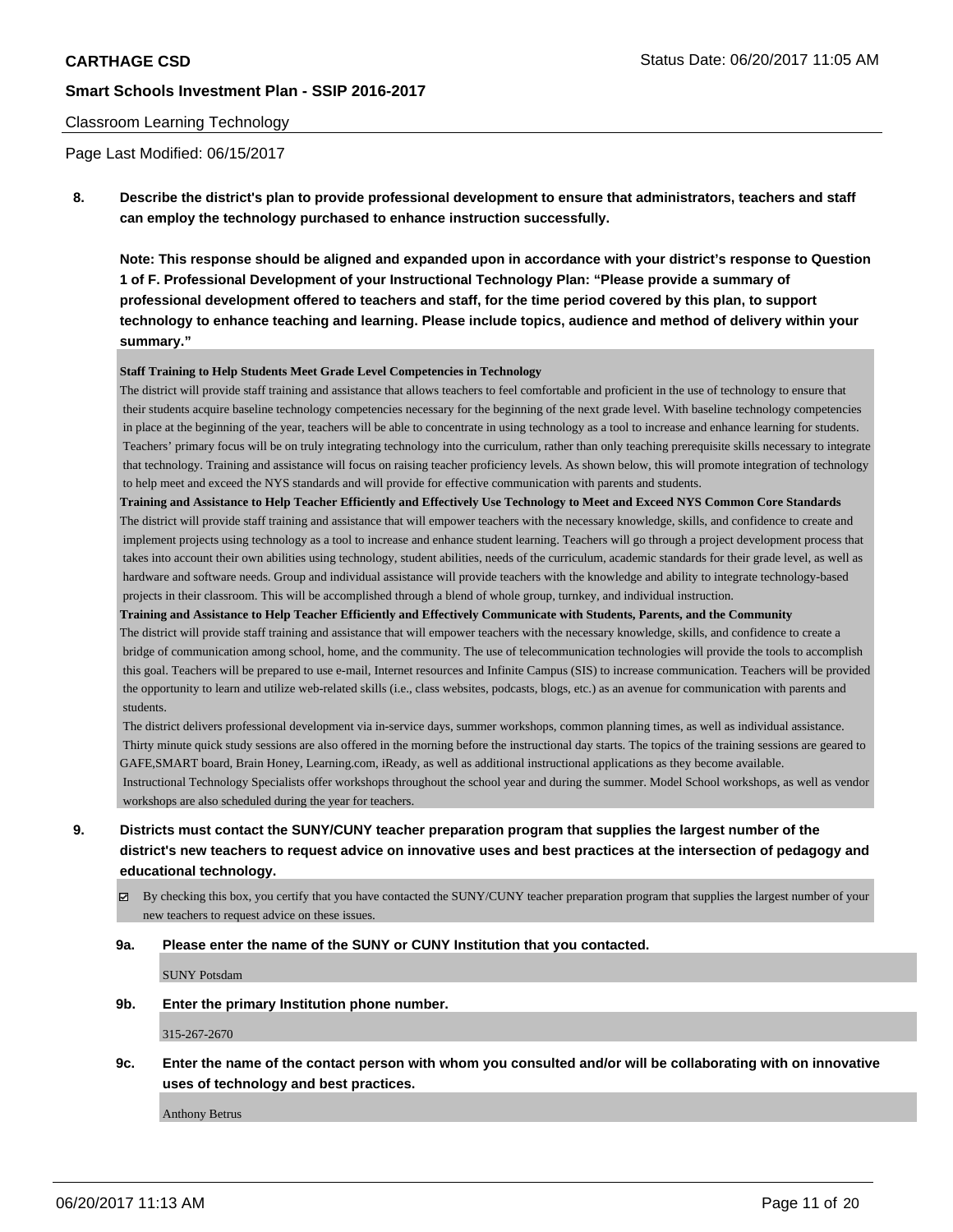#### Classroom Learning Technology

Page Last Modified: 06/15/2017

**10. A district whose Smart Schools Investment Plan proposes the purchase of technology devices and other hardware must account for nonpublic schools in the district.**

**Are there nonpublic schools within your school district?**

Yes

 $\hfill \square$  No

**10a. Describe your plan to loan purchased hardware to nonpublic schools within your district. The plan should use your district's nonpublic per-student loan amount calculated below, within the framework of the guidance. Please enter the date by which nonpublic schools must request classroom technology items. Also, specify in your response the devices that the nonpublic schools have requested, as well as in the in the Budget and the Expenditure Table at the end of the page.**

There is only 1 non public school within our district boundaries and that school is Augustinian Academy.

Christian Heritage School closed in 2015.

In ongoing discussions with the administrator of the local nonpublic school consensus was reached to spend the allotted funds during the first year of the SSIP. The district has set July 1st as the date for submission by the non public school of any requested classroom technology items. Augustinian Academy has requested that 68 PC laptops and 1 interactive monitor be purchased with their allotted Smart Schools Bond Act funds.

The total expenditures for the nonpublic school (Augustinian Academy) total \$30,700. The nonpuplic school is declining the remaining \$300 for any purchases per the meeting with Augustinian Academy ( see above paragraph).

A letter from the non public school has been uploaded in the first page under SSIP overview.

**10b. A final Smart Schools Investment Plan cannot be approved until school authorities have adopted regulations specifying the date by which requests from nonpublic schools for the purchase and loan of Smart Schools Bond Act classroom technology must be received by the district.**

 $\boxtimes$  By checking this box, you certify that you have such a plan and associated regulations in place that have been made public.

## **11. Nonpublic Classroom Technology Loan Calculator**

**The Smart Schools Bond Act provides that any Classroom Learning Technology purchases made using Smart Schools funds shall be lent, upon request, to nonpublic schools in the district. However, no school district shall be required to loan technology in amounts greater than the total obtained and spent on technology pursuant to the Smart Schools Bond Act and the value of such loan may not exceed the total of \$250 multiplied by the nonpublic school enrollment in the base year at the time of enactment.**

**See:**

**http://www.p12.nysed.gov/mgtserv/smart\_schools/docs/Smart\_Schools\_Bond\_Act\_Guidance\_04.27.15\_Final.pdf.**

|                                       | 1. Classroom<br>Technology<br>Sub-allocation | l 2. Public<br>Enrollment<br>$(2014-15)$ | 3. Nonpublic<br>l Enrollment<br>$(2014 - 15)$ | l 4. Sum of<br>Public and<br>l Nonpublic<br>Enrollment | l 5. Total Per<br>Pupil Sub-<br>allocation | l 6. Total<br>Nonpublic Loan<br>Amount |
|---------------------------------------|----------------------------------------------|------------------------------------------|-----------------------------------------------|--------------------------------------------------------|--------------------------------------------|----------------------------------------|
| Calculated Nonpublic Loan<br>l Amount | 3,157,855                                    | 3.483                                    | 133                                           | 3.616                                                  | 873                                        | 31,000                                 |

- **12. To ensure the sustainability of technology purchases made with Smart Schools funds, districts must demonstrate a long-term plan to maintain and replace technology purchases supported by Smart Schools Bond Act funds. This sustainability plan shall demonstrate a district's capacity to support recurring costs of use that are ineligible for Smart Schools Bond Act funding such as device maintenance, technical support, Internet and wireless fees, maintenance of hotspots, staff professional development, building maintenance and the replacement of incidental items. Further, such a sustainability plan shall include a long-term plan for the replacement of purchased devices and equipment at the end of their useful life with other funding sources.**
	- $\boxtimes$  By checking this box, you certify that the district has a sustainability plan as described above.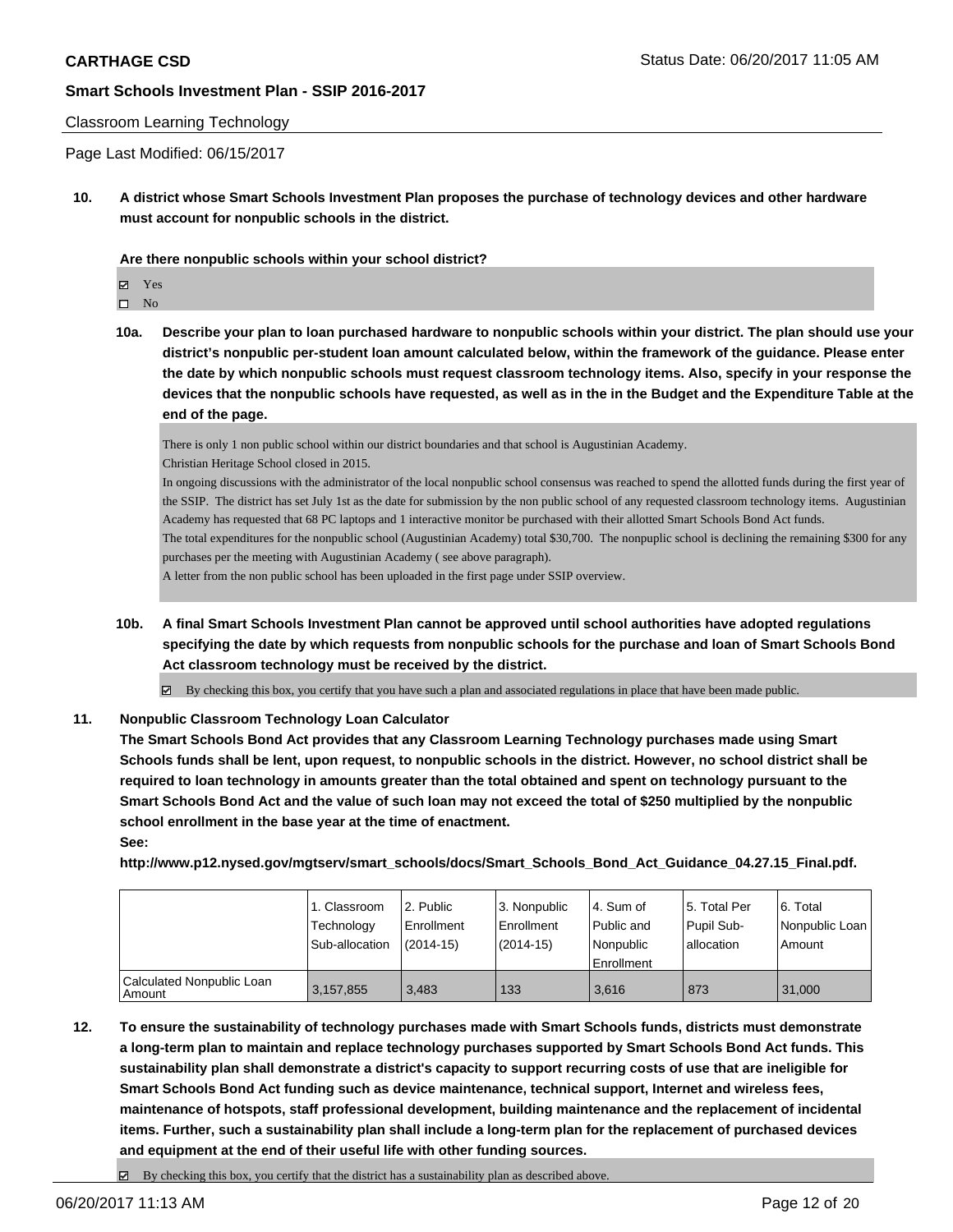#### Classroom Learning Technology

Page Last Modified: 06/15/2017

**13. Districts must ensure that devices purchased with Smart Schools Bond funds will be distributed, prepared for use, maintained and supported appropriately. Districts must maintain detailed device inventories in accordance with generally accepted accounting principles.**

By checking this box, you certify that the district has a distribution and inventory management plan and system in place.

**14. If you are submitting an allocation for Classroom Learning Technology complete this table. Note that the calculated Total at the bottom of the table must equal the Total allocation for this category that you entered in the SSIP Overview overall budget.**

|                         | Sub-Allocation |
|-------------------------|----------------|
| Interactive Whiteboards | 766,500        |
| Computer Servers        | 0              |
| Desktop Computers       | l 0            |
| Laptop Computers        | 2,346,255      |
| <b>Tablet Computers</b> | l 0            |
| <b>Other Costs</b>      | 45,100         |
| Totals:                 | 3,157,855      |

**15. Please detail the type, quantity, per unit cost and total cost of the eligible items under each sub-category. This is especially important for any expenditures listed under the "Other" category. All expenditures must be capital-bond eligible to be reimbursed through the SSBA. If you have any questions, please contact us directly through smartschools@nysed.gov.**

**Please specify in the "Item to be Purchased" field which specific expenditures and items are planned to meet the district's nonpublic loan requirement, if applicable.**

**NOTE: Wireless Access Points that will be loaned/purchased for nonpublic schools should ONLY be included in this category, not under School Connectivity, where public school districts would list them. Add rows under each sub-category for additional items, as needed.**

| Select the allowable expenditure | Iltem to be Purchased                          | Quantity | Cost per Item | <b>Total Cost</b> |
|----------------------------------|------------------------------------------------|----------|---------------|-------------------|
| type.                            |                                                |          |               |                   |
| Repeat to add another item under |                                                |          |               |                   |
| each type.                       |                                                |          |               |                   |
| Interactive Whiteboards          | <b>Interactive Monitors</b>                    | 218      | 3,500         | 763,000           |
| <b>Laptop Computers</b>          | Laptops                                        | 4256     | 400           | 1,702,400         |
| <b>Laptop Computers</b>          | Chromebooks                                    | 2327     | 265           | 616,655           |
| <b>Other Costs</b>               | Projectors                                     | 41       | 1,100         | 45.100            |
| Interactive Whiteboards          | Interactive Monitor for Augustinian<br>Academy |          | 3,500         | 3,500             |
| <b>Laptop Computers</b>          | Laptops for Augustinian Academy                | 68       | 400           | 27,200            |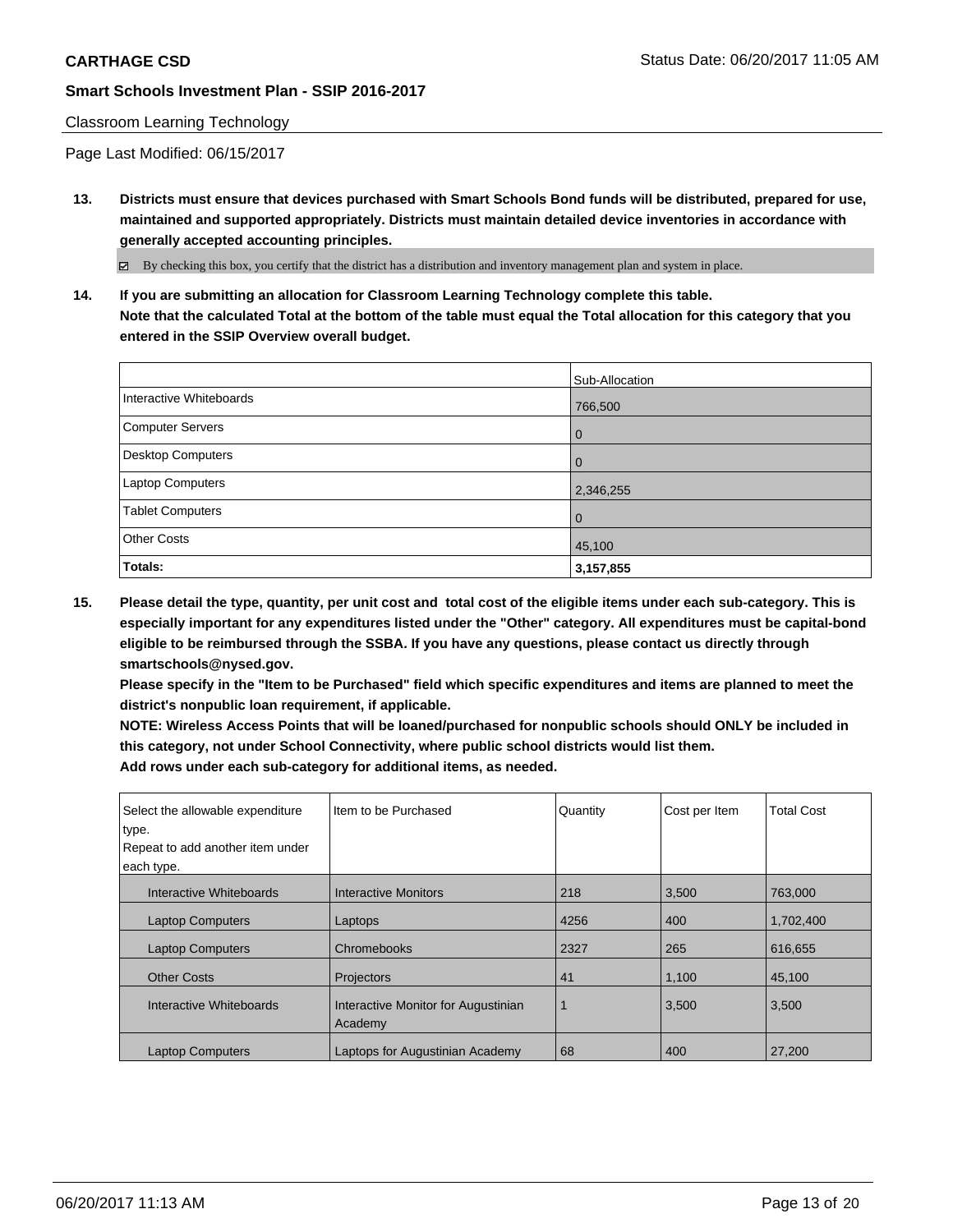#### Pre-Kindergarten Classrooms

Page Last Modified: 06/15/2017

### **Group 1**

**1. Provide information regarding how and where the district is currently serving pre-kindergarten students and justify the need for additional space with enrollment projections over 3 years.**

(No Response)

- **2. Describe the district's plan to construct, enhance or modernize education facilities to accommodate prekindergarten programs. Such plans must include:**
	- **Specific descriptions of what the district intends to do to each space;**
	- **An affirmation that pre-kindergarten classrooms will contain a minimum of 900 square feet per classroom;**
	- **The number of classrooms involved;**
	- **The approximate construction costs per classroom; and**
	- **Confirmation that the space is district-owned or has a long-term lease that exceeds the probable useful life of the improvements.**

(No Response)

**3. Smart Schools Bond Act funds may only be used for capital construction costs. Describe the type and amount of additional funds that will be required to support ineligible ongoing costs (e.g. instruction, supplies) associated with any additional pre-kindergarten classrooms that the district plans to add.**

(No Response)

**4. All plans and specifications for the erection, repair, enlargement or remodeling of school buildings in any public school district in the State must be reviewed and approved by the Commissioner. Districts that plan capital projects using their Smart Schools Bond Act funds will undergo a Preliminary Review Process by the Office of Facilities Planning.**

**Please indicate on a separate row each project number given to you by the Office of Facilities Planning.**

| Project Number |  |
|----------------|--|
| (No Response)  |  |

**5. If you have made an allocation for Pre-Kindergarten Classrooms, complete this table. Note that the calculated Total at the bottom of the table must equal the Total allocation for this category that you entered in the SSIP Overview overall budget.**

| Totals:                                  | 0              |
|------------------------------------------|----------------|
| Other Costs                              | (No Response)  |
| Enhance/Modernize Educational Facilities | (No Response)  |
| Construct Pre-K Classrooms               | (No Response)  |
|                                          | Sub-Allocation |

**6. Please detail the type, quantity, per unit cost and total cost of the eligible items under each sub-category. This is especially important for any expenditures listed under the "Other" category. All expenditures must be capital-bond eligible to be reimbursed through the SSBA. If you have any questions, please contact us directly through smartschools@nysed.gov.**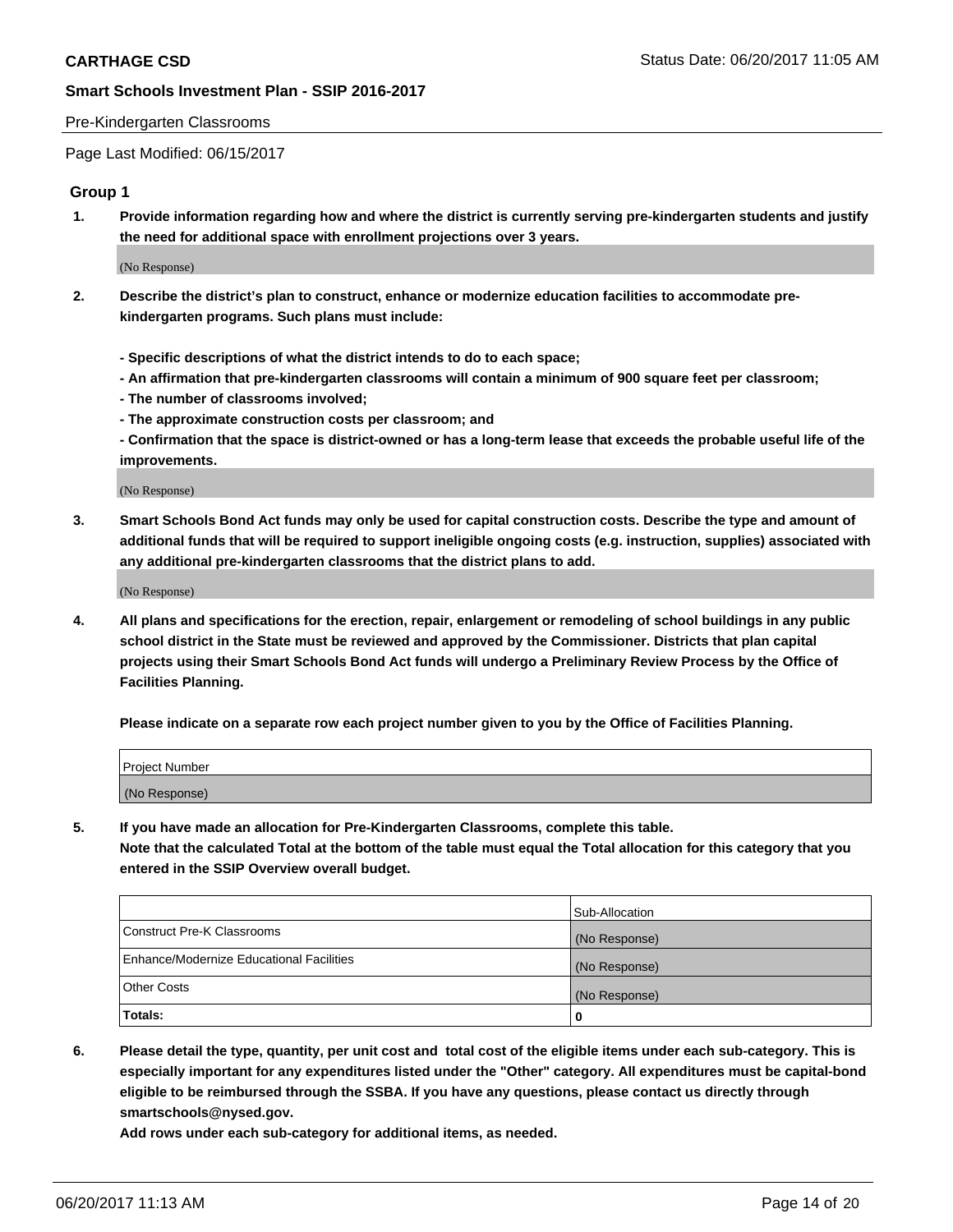# Pre-Kindergarten Classrooms

| Select the allowable expenditure | Item to be purchased | Quantity      | Cost per Item | <b>Total Cost</b> |
|----------------------------------|----------------------|---------------|---------------|-------------------|
| type.                            |                      |               |               |                   |
| Repeat to add another item under |                      |               |               |                   |
| each type.                       |                      |               |               |                   |
| (No Response)                    | (No Response)        | (No Response) | (No Response) | (No Response)     |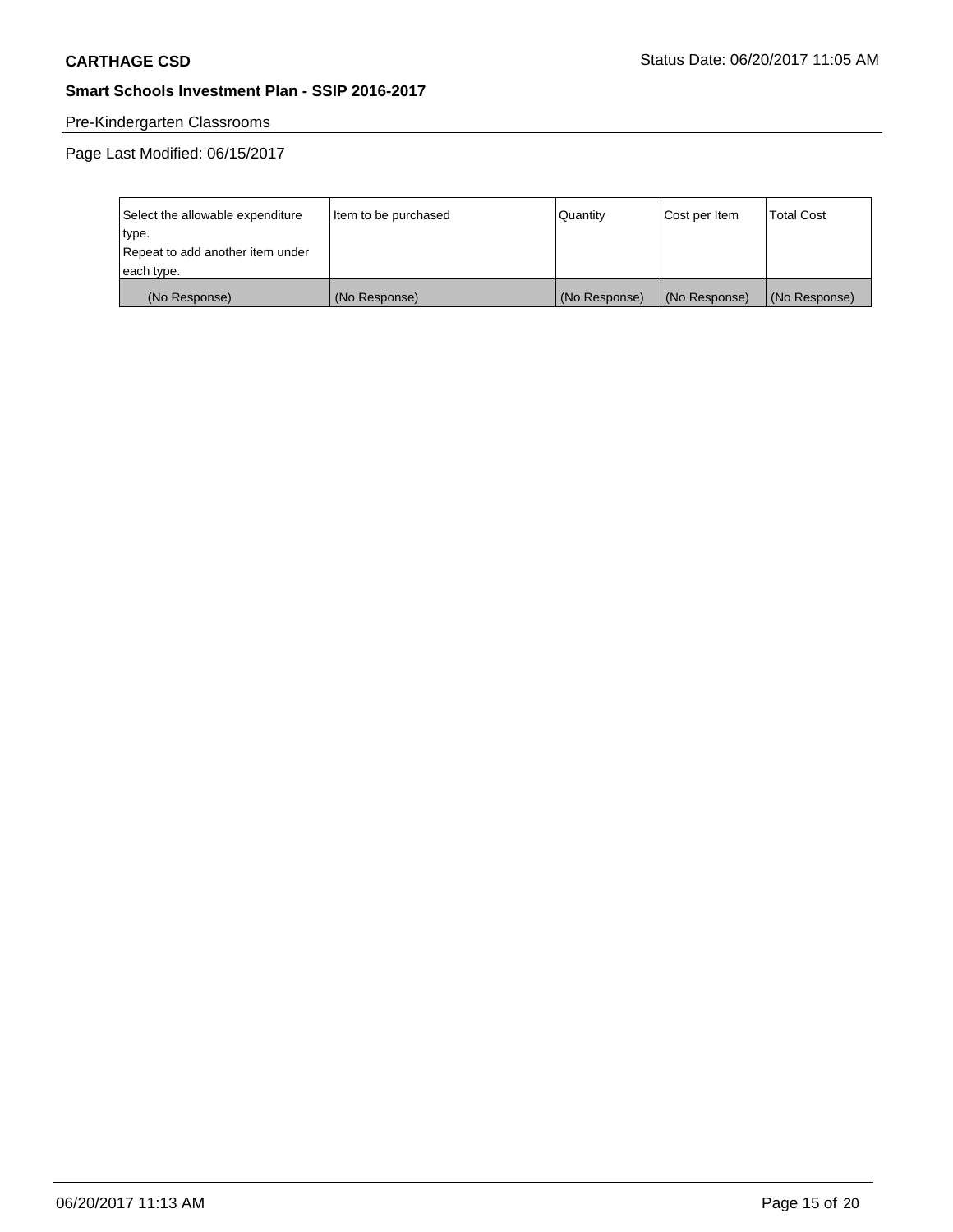#### Replace Transportable Classrooms

Page Last Modified: 06/15/2017

### **Group 1**

**1. Describe the district's plan to construct, enhance or modernize education facilities to provide high-quality instructional space by replacing transportable classrooms.**

(No Response)

**2. All plans and specifications for the erection, repair, enlargement or remodeling of school buildings in any public school district in the State must be reviewed and approved by the Commissioner. Districts that plan capital projects using their Smart Schools Bond Act funds will undergo a Preliminary Review Process by the Office of Facilities Planning.**

**Please indicate on a separate row each project number given to you by the Office of Facilities Planning.**

| Project Number |  |
|----------------|--|
| (No Response)  |  |

**3. For large projects that seek to blend Smart Schools Bond Act dollars with other funds, please note that Smart Schools Bond Act funds can be allocated on a pro rata basis depending on the number of new classrooms built that directly replace transportable classroom units.**

**If a district seeks to blend Smart Schools Bond Act dollars with other funds describe below what other funds are being used and what portion of the money will be Smart Schools Bond Act funds.**

(No Response)

**4. If you have made an allocation for Replace Transportable Classrooms, complete this table. Note that the calculated Total at the bottom of the table must equal the Total allocation for this category that you entered in the SSIP Overview overall budget.**

|                                                | Sub-Allocation |
|------------------------------------------------|----------------|
| Construct New Instructional Space              | (No Response)  |
| Enhance/Modernize Existing Instructional Space | (No Response)  |
| Other Costs                                    | (No Response)  |
| Totals:                                        |                |

**5. Please detail the type, quantity, per unit cost and total cost of the eligible items under each sub-category. This is especially important for any expenditures listed under the "Other" category. All expenditures must be capital-bond eligible to be reimbursed through the SSBA. If you have any questions, please contact us directly through smartschools@nysed.gov.**

| Select the allowable expenditure | Item to be purchased | Quantity      | Cost per Item | <b>Total Cost</b> |
|----------------------------------|----------------------|---------------|---------------|-------------------|
| type.                            |                      |               |               |                   |
| Repeat to add another item under |                      |               |               |                   |
| each type.                       |                      |               |               |                   |
| (No Response)                    | (No Response)        | (No Response) | (No Response) | (No Response)     |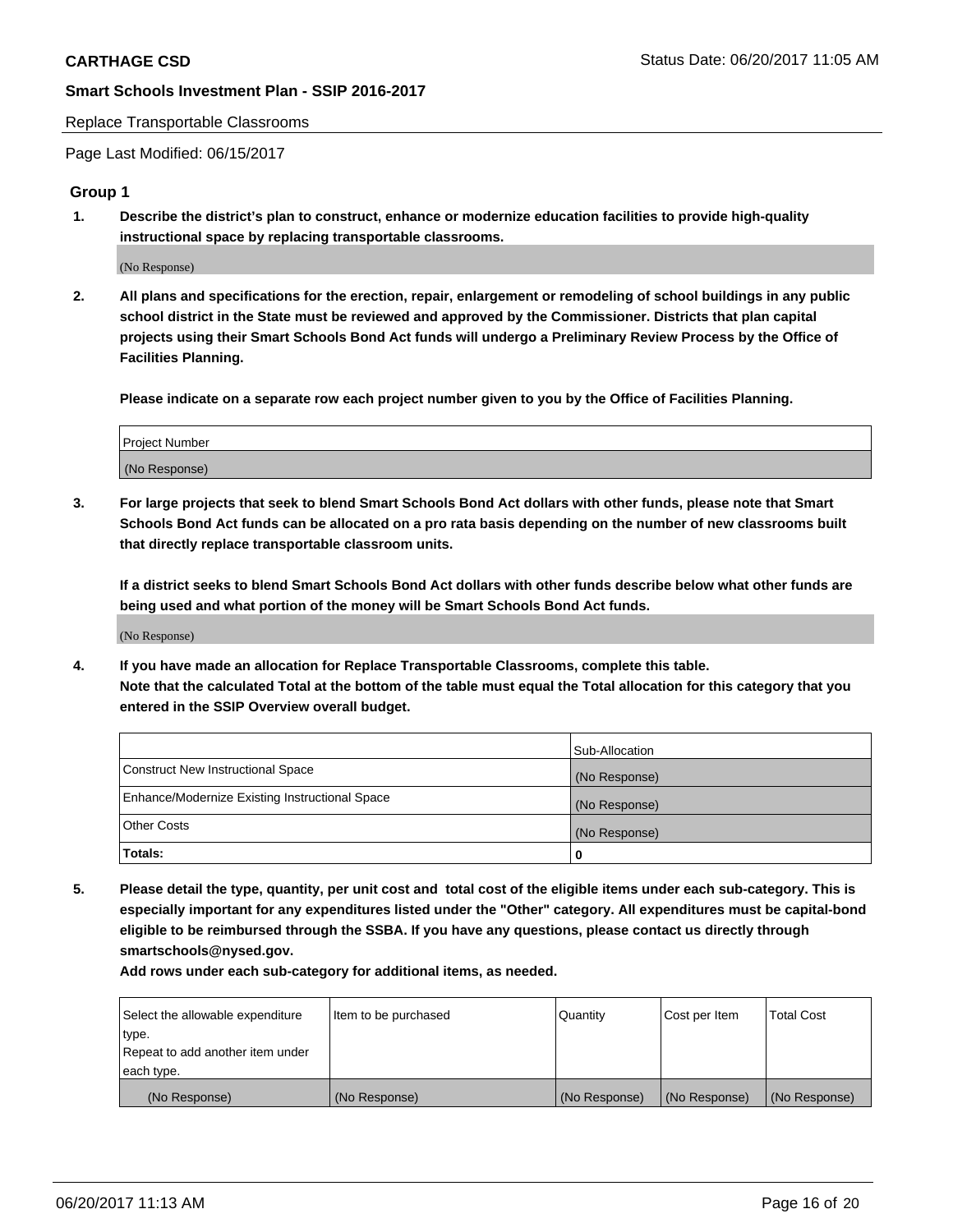#### High-Tech Security Features

Page Last Modified: 06/15/2017

## **Group 1**

**1. Describe how you intend to use Smart Schools Bond Act funds to install high-tech security features in school buildings and on school campuses.**

(No Response)

**2. All plans and specifications for the erection, repair, enlargement or remodeling of school buildings in any public school district in the State must be reviewed and approved by the Commissioner. Districts that plan capital projects using their Smart Schools Bond Act funds will undergo a Preliminary Review Process by the Office of Facilities Planning.** 

**Please indicate on a separate row each project number given to you by the Office of Facilities Planning.**

| Project Number |  |
|----------------|--|
|                |  |
| (No Response)  |  |

- **3. Was your project deemed eligible for streamlined Review?**
	- Yes  $\hfill \square$  No
- **4. Include the name and license number of the architect or engineer of record.**

| Name          | License Number |
|---------------|----------------|
| (No Response) | (No Response)  |

**5. If you have made an allocation for High-Tech Security Features, complete this table. Note that the calculated Total at the bottom of the table must equal the Total allocation for this category that you entered in the SSIP Overview overall budget.**

|                                                      | Sub-Allocation |
|------------------------------------------------------|----------------|
| Capital-Intensive Security Project (Standard Review) | (No Response)  |
| Electronic Security System                           | (No Response)  |
| <b>Entry Control System</b>                          | (No Response)  |
| Approved Door Hardening Project                      | (No Response)  |
| <b>Other Costs</b>                                   | (No Response)  |
| Totals:                                              | 0              |

**6. Please detail the type, quantity, per unit cost and total cost of the eligible items under each sub-category. This is especially important for any expenditures listed under the "Other" category. All expenditures must be capital-bond eligible to be reimbursed through the SSBA. If you have any questions, please contact us directly through smartschools@nysed.gov.**

| Select the allowable expenditure | Item to be purchased | Quantity      | Cost per Item | <b>Total Cost</b> |
|----------------------------------|----------------------|---------------|---------------|-------------------|
| type.                            |                      |               |               |                   |
| Repeat to add another item under |                      |               |               |                   |
| each type.                       |                      |               |               |                   |
| (No Response)                    | (No Response)        | (No Response) | (No Response) | (No Response)     |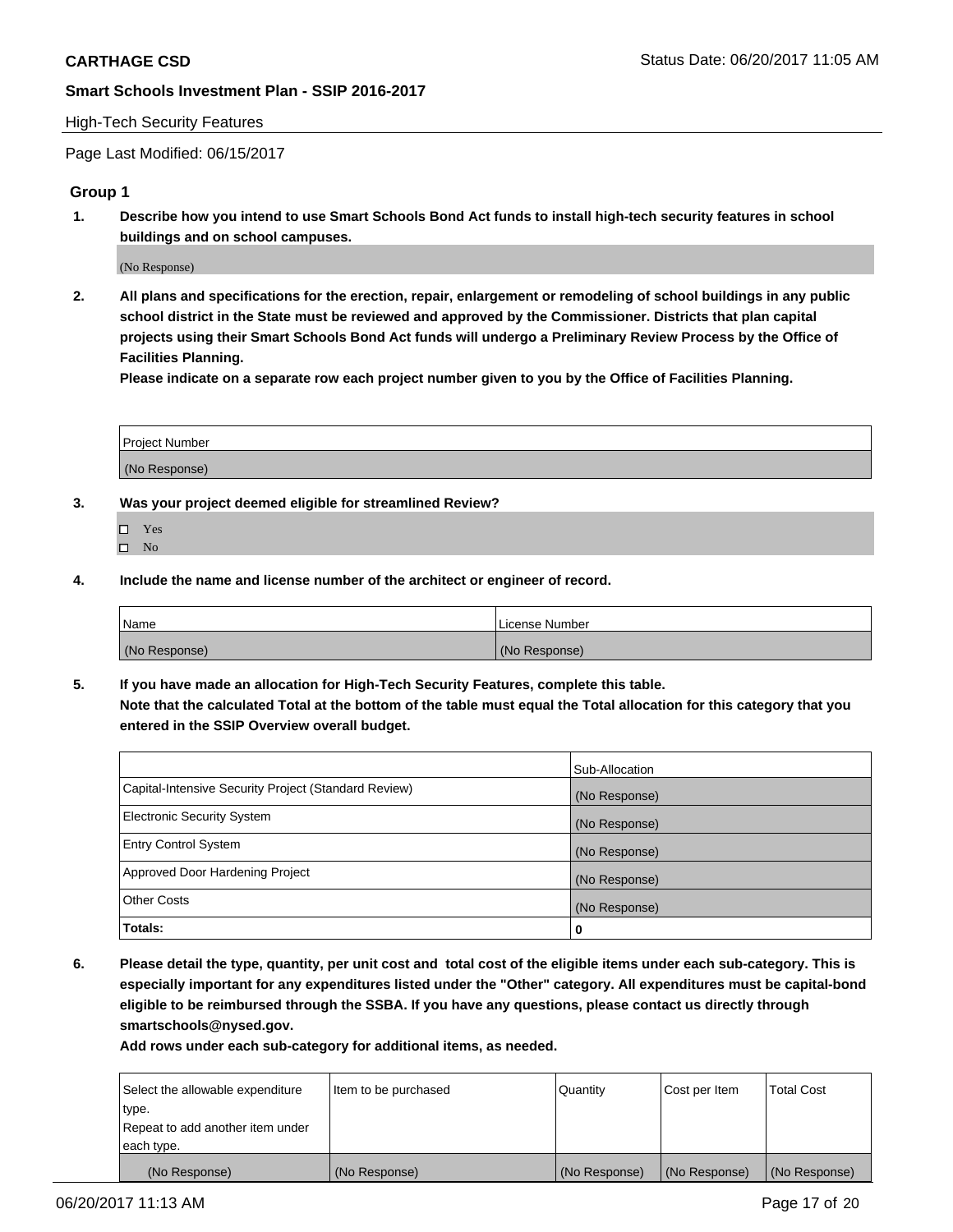# High-Tech Security Features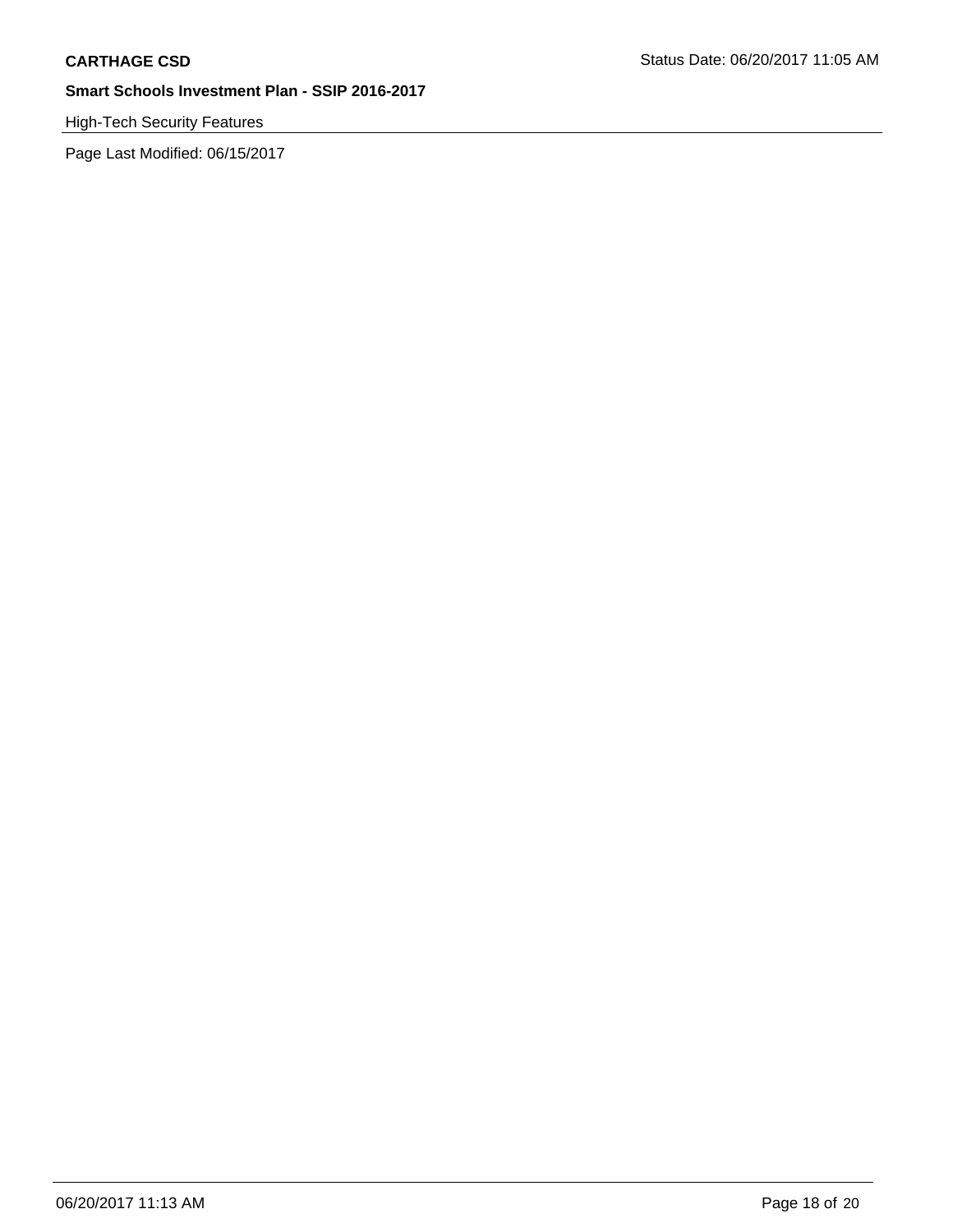Report